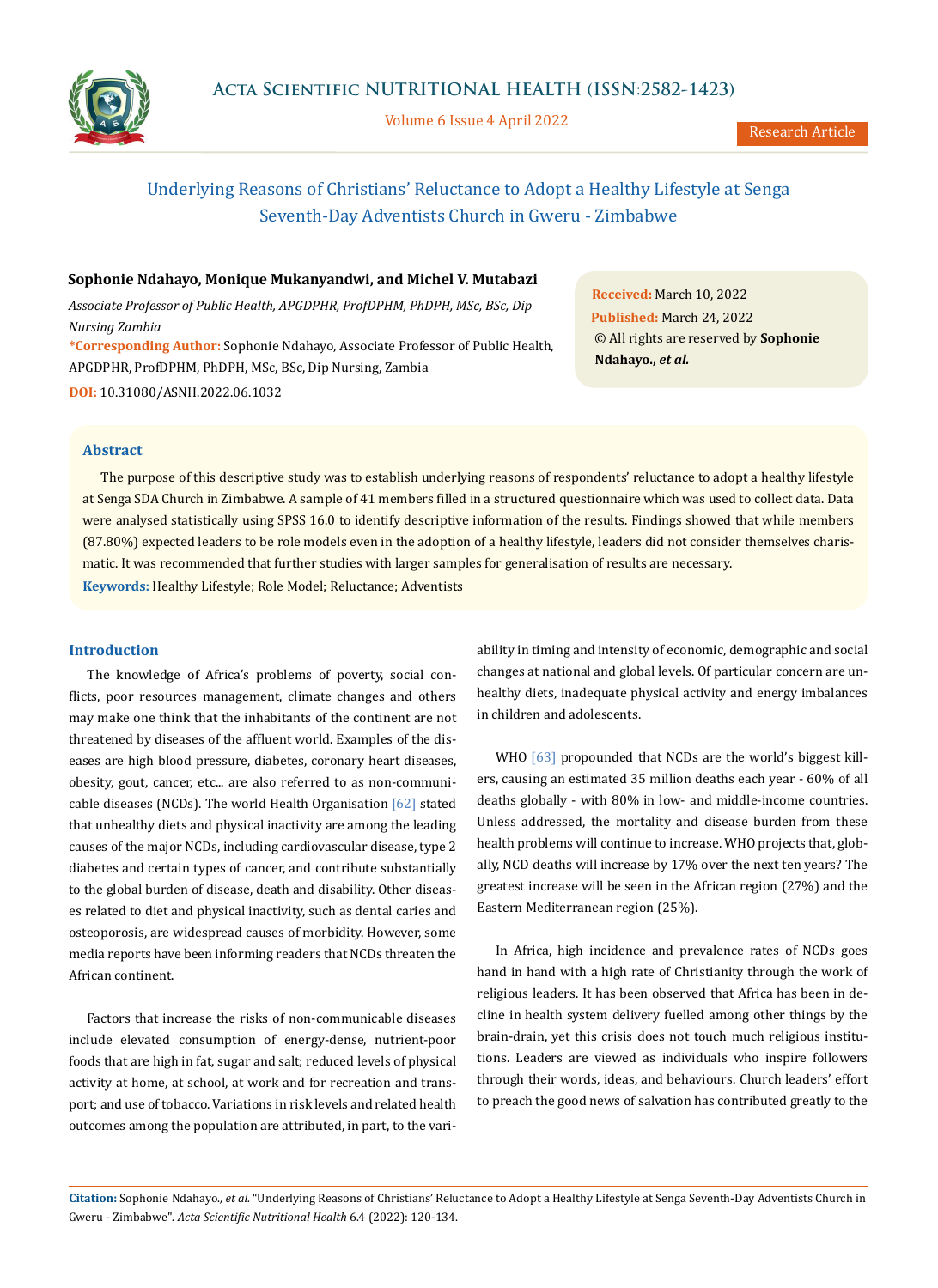high rates of Christians in many parts of the continent of Africa. If religious leaders combined Christian doctrines with concepts of healthy lifestyle, including proper healthy eating and physical activity, members of various churches would be in good health.

WHO stated that one of the major challenges in the prevention of NCDs and in the promotion of physical activity and other healthy lifestyle choices is communicating the importance of action now in return for future benefits.

The WHO 2008-2013 action plan for global strategy for the prevention and control of NCDs set out six objectives with particular focus on low-and middle-income countries and vulnerable populations. One of the objectives is: "to promote interventions to reduce the main shared modifiable risk factors for NCDs: tobacco use, unhealthy diets, physical activity, and harmful use of alcohol." Church leaders' health promotion may be one strategy as church members view information from their leaders as divine and strive to live by taught principles.

A review of related literature and studies did not show any other study done in Zimbabwe, particularly in Senga, Gweru to investigate causes of reluctance of Christians to adopt a healthy lifestyle among the Seventh-day Adventist church members.

Therefore, this study sought to answer the following research questions

- To what extent do religious leaders promote healthful eating?
- How exemplary have religious leaders been in practising a healthy lifestyle?
- What is the impact of church leaders' behaviour in health issues on members?

## **Significance of study**

The knowledge of causes of Christians' reluctance to adopt a healthy lifestyle will benefit the studied population in that appropriate strategies will be used by religious leaders to address health issues. Furthermore, results of the study showed participants the condition of susceptibility to NCDs or not and help them to take appropriate measures for prevention or control. This study also helped policy makers to come up with strategies that involve church leaders to in the prevention and control of NCDs.

#### **Scope and delimitations**

This study focused on Seventh-day Adventist Church members because of their theoretical teaching on a healthy lifestyle to that advocate among others for proper nutrition, physical exercise, drinking clean, safe, and enough water, exposing oneself to moderate sunshine, being temperate in all things, breathing clean fresh air, taking enough rest, and trusting in God, commonly referred to as laws of health in the Adventist jargon. If Adventists live the talk of a healthy lifestyle, it could have influenced other Christian denominations in that respect.

#### **Design of the study**

This research was a descriptive study. The population of study will comprise of members of the various registered churches in Senga High density suburb, Gweru in Zimbabwe. A sample of 41 members was drawn from the population using a probability sampling method. A self-administered structured questionnaire was used to collect data from respondents. Data were collated, cleaned, and analysed using SPSS computer package. Data are presented in the following section using tables. Results will be made known to participants through seminars and published in a research journal.

## **Results and Discussions**

Table 1 above shows that there were more females (56.10%) than males (43.90%). This could have contributed to a delay in deciding to adopt the health reform principles as according to Robbins and Judge [50], evidence indicates that women analyse decisions more than men do. They are more likely to overanalyse problems before making a decision and rehash the decision once it has been made. This is likely to lead to more careful consideration of problems and choices or decisions are delayed in the process (p. 169). However, this explanation appeared not fitting in the case at hand, as indicated by table four below, the majority of members are more than ten years old in the Seventh - day Adventist Church. Thus, though the majority is female, who through rumination (over-thinking about problems) take long in making choices, their reluctance in adopting health reform principles is not be justified by Robbins and Judge's concept.

"O" level: a level of secondary education  $(1<sup>st</sup>$  to 4 year) in a specific subject taken by school students aged between 14 and 16 years in Britain and its colonies.

"A" level: a level of secondary education  $(5<sup>th</sup>$  to  $6<sup>th</sup>$  year) taken by school students aged between 18 and 18 years in Britain and its colonies.

Table 2 showed that the majority of respondents (82.92%) had done at least the ordinary level of education. Results showed that

**Citation:** Sophonie Ndahayo.*, et al.* "Underlying Reasons of Christians' Reluctance to Adopt a Healthy Lifestyle at Senga Seventh-Day Adventists Church in Gweru - Zimbabwe". *Acta Scientific Nutritional Health* 6.4 (2022): 120-134.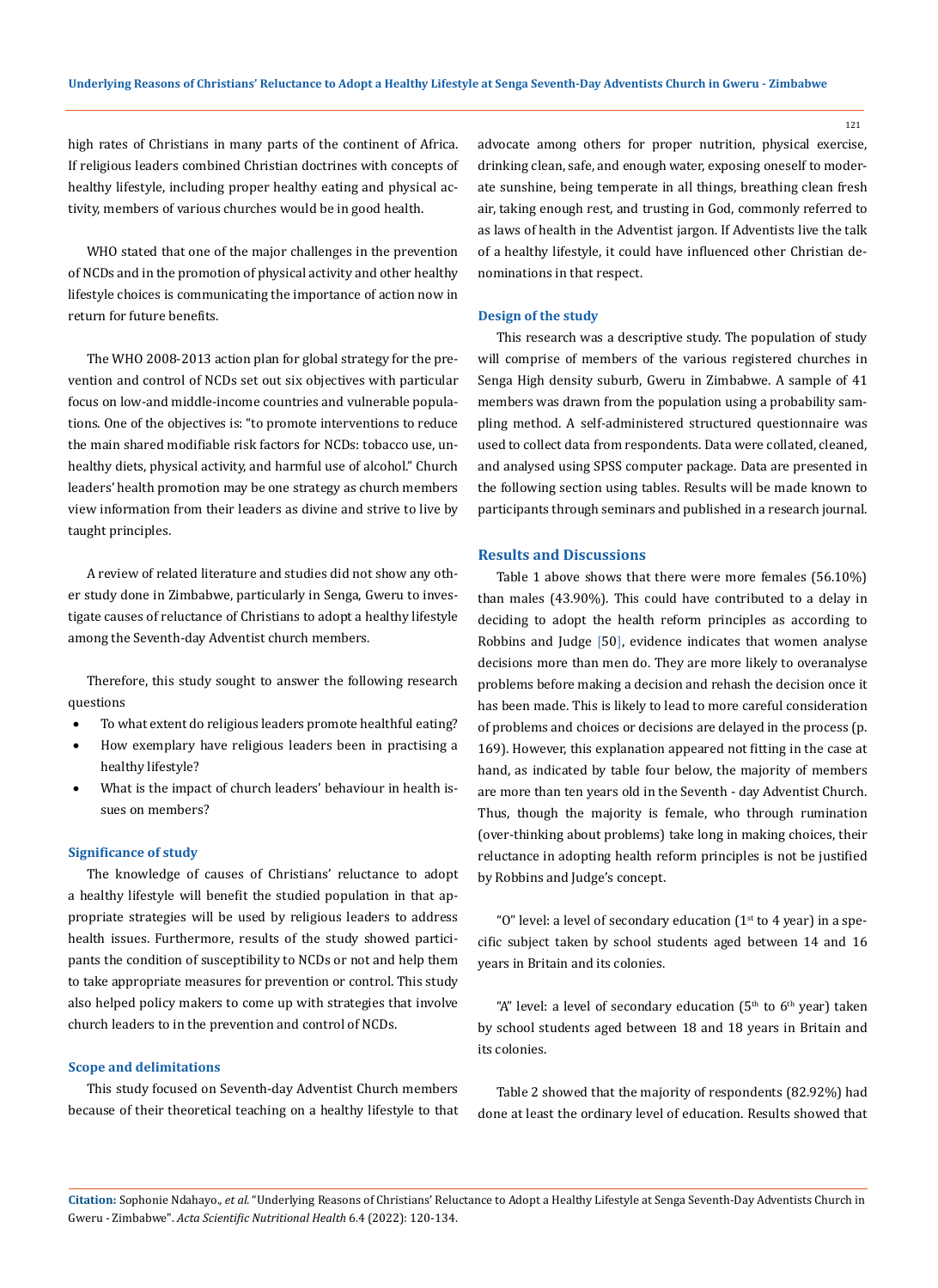| Gender | <b>Counts</b> | $\frac{0}{0}$ |  |
|--------|---------------|---------------|--|
| Female | 23            | 56.10         |  |
| Male   | 18            | 43.90         |  |

**Table 1:** Distribution of respondents by gender.

| <b>Education level</b> | <b>Counts</b> | $\frac{0}{0}$ |
|------------------------|---------------|---------------|
| Primary                |               | 17.07         |
| "Ordinary" level       | 16            | 39.02         |
| "Advanced" level       |               | 2.44          |
| College and University |               | 41.46         |

**Table 2:** Distribution of respondents by educational level.

the population is capable of reading to discover themselves what is required to keep their bodies in good health. Though, the level of education appeared satisfactory in terms of reading abilities, it did not have a positive influence on the adoption of health and nutrition principles. Yet according to White's CD, real success in education depends upon the fidelity with which men carry out the Creator's plan  $[75]$  and the words of wisdom "are life unto those that find them, and health to all their flesh" (Proverbs 4: 22 and  $[75]$ . The same author went on to say that true religion brings man into harmony with the laws of God, physical, mental, and moral. It teaches self-control, serenity, and temperance. Religion ennobles the mind, refines the taste, and sanctifies the judgment. Religion tends directly to promote health, to lengthen life, and to heighten our enjoyment of all its blessings [75].

Table 3 showed that age groups were normally distributed after the sample there were respondents in their 10s, 20s, 30s, 40s, 50s, 60s, and 70s. The lowest score was 12 and highest was 75 years; More clusters were in decreasing order found around 20, 40, and 50 respectively. These results agreed with what Paulsen in Adventist World said: "more than half of our global community is under 30 years of age, and we need to pay attention to what the young professionals (the 22 to 32 years old) are saying, for among them we should look for both todays and tomorrow's leaders - they are very observant with a sense of fairness. This is God's people, the church of the end-time, and yet they see thing things inside the church they feel should not be there" [1]. These statements of the World's Church leader, though not directly referring to health and nutrition issues, imply that older generation should accept to adopt change of course without sacrificing principles. Thus, even change in lifestyle should be accepted among older and young generations. Even White asked the following question connoting health reform: "What study can be more important for the young than that which treats of this wonderful organism that God has committed to us, and of the laws by which it may be preserved in health? [75]".

122

| Age | <b>Counts</b>           | $\frac{0}{6}$ |
|-----|-------------------------|---------------|
| 12  | $\overline{c}$          | 4.88          |
| 13  | $\mathbf{1}$            | 2.44          |
| 18  | $\overline{c}$          | 4.88          |
| 20  | $\overline{c}$          | 4.88          |
| 21  | 4                       | 9.76          |
| 22  | 3                       | 7.32          |
| 23  | $\overline{c}$          | 4.88          |
| 24  | $\overline{\mathbf{c}}$ | 4.88          |
| 26  | $\overline{\mathbf{c}}$ | 4.88          |
| 28  | $\overline{c}$          | 4.88          |
| 29  | $1\,$                   | 2.44          |
| 30  | $\overline{c}$          | 4.88          |
| 31  | $\mathbf{1}$            | 2.44          |
| 32  | $\mathbf{1}$            | 2.44          |
| 35  | $\overline{c}$          | 4.88          |
| 36  | $\mathbf{1}$            | 2.44          |
| 39  | $\mathbf{1}$            | 2.44          |
| 40  | 2                       | 4.88          |
| 42  | $\mathbf 1$             | 2.44          |
| 50  | $\overline{c}$          | 4.88          |
| 51  | $\mathbf 1$             | 2.44          |
| 52  | $\mathbf{1}$            | 2.44          |
| 53  | $\mathbf{1}$            | 2.44          |
| 60  | $\mathbf 1$             | 2.44          |
| 75  | $\mathbf{1}$            | 2.44          |

**Table 3:** Distribution of respondents by age.

Even non-Adventist writers supported this view that the leading causes of death for adults in America aged 25 through 64 are cancer, heart disease, stroke, injuries, chronic lung disease, and liver disease; all have been associated with behavioural risk factors. Thus, many adults today would benefit from changes in their lifestyle behaviours. For example, incorporating exercise and a balanced, low - fat diet into one's lifestyle can contribute to weight loss and to controlling important risk factors for heart disease - high fat intake, overweight, and sedentary lifestyle [7]. Though these observations were made in America, the global village ideas have brought western lifestyle in third world countries; even disease preventive measures apply in both.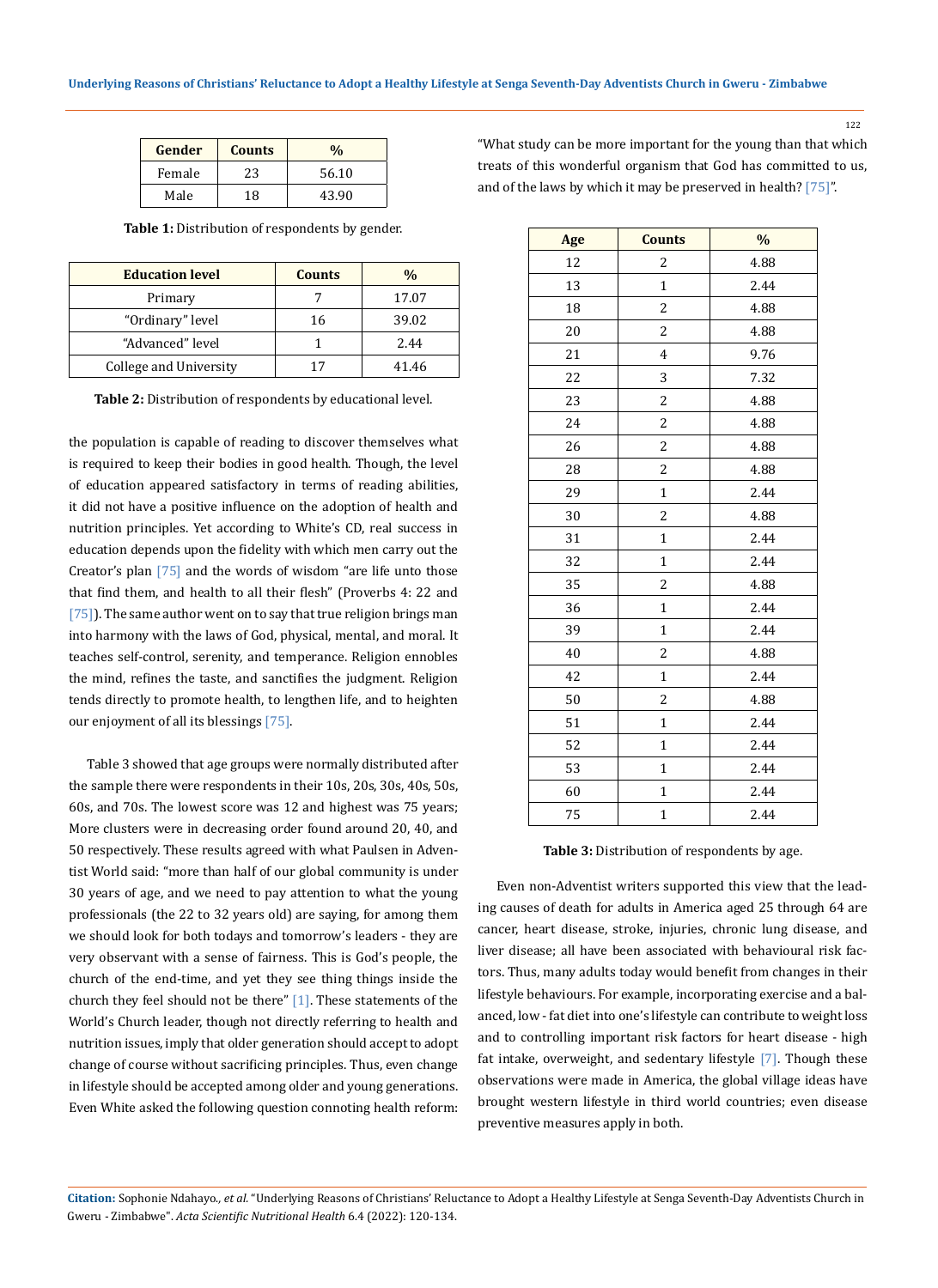The same authors remarked that though aging is inevitable because of natural processes programmed into our genes at conception, we can adopt lifestyle habits, such as consuming a healthful diet, exercising, and paying attention to our work and recreational environments, which will slow the processes within the natural limits set by heredity. Clearly, good nutrition can retard and ease the aging process in many significant ways… by postponing and slowing disease processes, optimal nutrition can help to prolong life up to the maximum life span  $[1]$ .

Table 4 shows a distribution of respondents by years of SDA church membership. Scores were normally distributed, ranging from 4 months to 75 years. More scores clustered between 15 and 20 years, the latter representing the highest frequencies. These results showed that more members have spent reasonable amount of time in the church and know what governs them, which means that their contribution of information should not be treated as childish statements. However, it has been found that to perform effectively, a group of people requires three different types of skills: it needs people with technical expertise; people with the problem solving and decision making skills to be able to identify problems, generate alternatives, evaluate those alternatives, and make competent choices. Finally, a group needs people with good listening, feedback, conflict resolution, and other interpersonal skills [50]. Though church members are not new, lack of the above could have contributed to the observed reluctance of to adopt the health reform.

| Years    | <b>Counts</b> | $\%$ |
|----------|---------------|------|
| $\leq 1$ | 2             | 4.88 |
| $3-10$   | 10            | 24   |
| 11-20    | 16            | 39   |
| 21-30    | 9             | 21.9 |
| 31-75    | 4             | 9.7  |
| Total    | 41            | 100  |

**Table 4:** Distribution of respondents by years of SDA church membership.

Table 5 above shows a distribution of respondents by marital status, with more respondents being singles (53.66%). Single parents represented 7.32% of the respondents. The high number of singles could be explained by the fact that the Church is mainly composed of young people. This is also due to the fact that in developing countries, there is a high fertility rate and populations are clustered below 50 years of age.

| <b>Marital status</b> | <b>Counts</b> | %     |
|-----------------------|---------------|-------|
| Single                | 22            | 53.66 |
| Married               | 16            | 39.02 |
| Single parents        |               | 7.32  |

**Table 5:** Distribution of respondents by marital status.

Table 6 represents a distribution of respondents by occupation in the church, with ordinary members scoring 68.29% and 31.71 representing respondents who held leadership positions.

Though ordinary members represented a bigger portion of respondents, it was a good thing that leaders were part of the sample. Church members view their leaders as individuals who inspire them through their words, ideas and behaviours. Leading is viewed as a gift from God (Ephesians 4: 11 - 15 "… and He Himself gave some to be apostles, some prophets, some evangelists, and some pastors, and teachers, for the equipping of the saints for the work of ministry, for the edifying of the body of Christ…" Robbins and Judge defined these kinds of leaders as charismatic. They have a vision, are willing to take personal risks, sensitive to followers' needs, and exhibit behaviours that are out of the ordinary. Thus, church leaders should not remain behind in health reform, but pioneering learning, and the implementation of its principles for the good health and nutrition church members [50].

This study confirmed the latter assertion as per findings in table 7 below - distribution of respondents' perceptions on various factors and their impact on diet, health and spirituality. The majority of respondents (80.48%) perceived that church leaders' adoption of health reform principles would have a positive influ-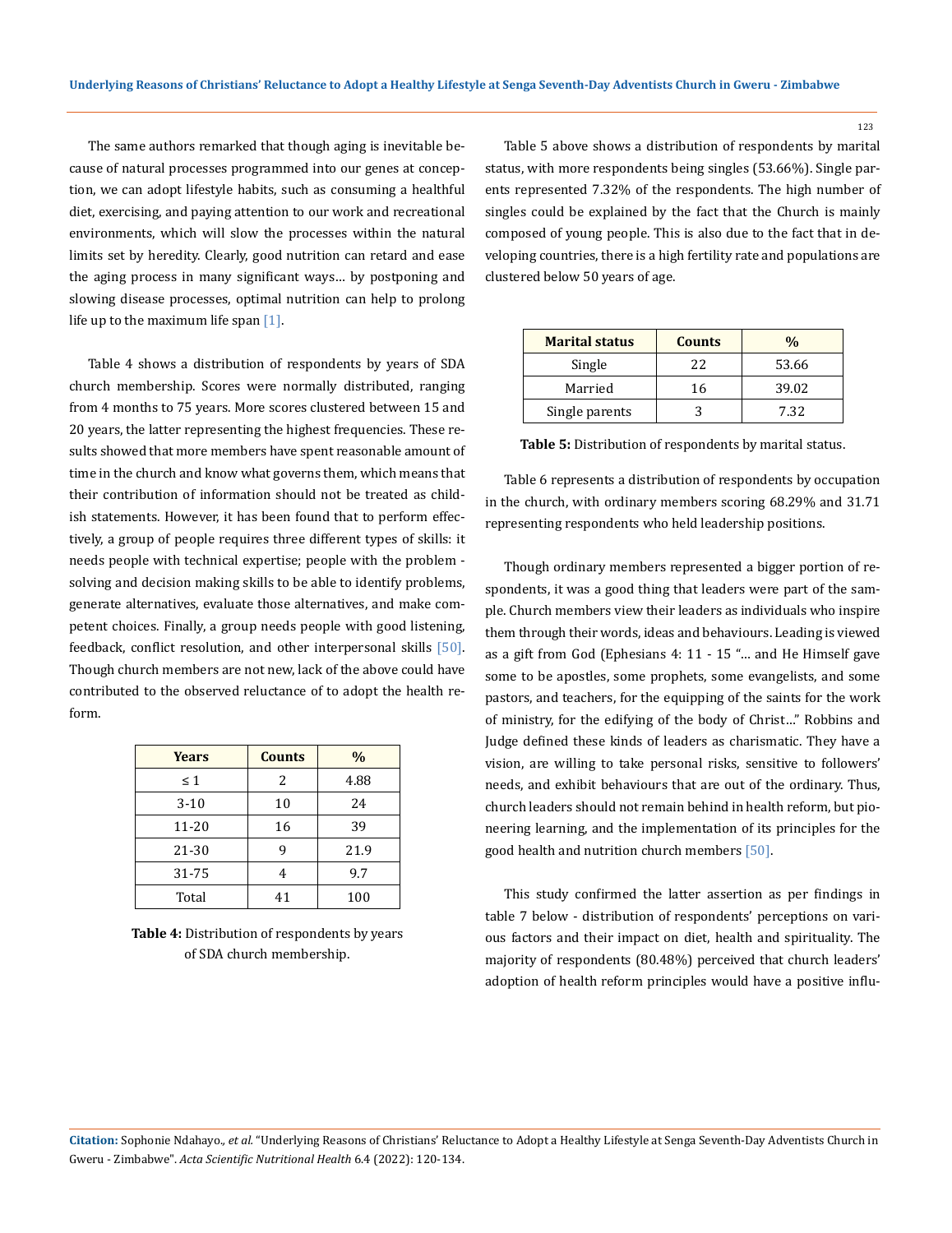| <b>Occupation</b> | <b>Counts</b> |       |
|-------------------|---------------|-------|
| Leader            | 13            | 31.71 |
| Ordinary member   |               |       |

**Table 6:** Distribution of respondents by occupation in the church.

ence on members' abidance to the lifestyle. Factor 19, and 20 also showed that respondents attributed the reluctance of ordinary church members in health reform matters to unclear position of the worldwide church over the issue (56.10%), and church leaders' inconsistency (70.73%) respectively. This means that the ordinary it appeared to ordinary members that there seems to be no clear position from the general conference, the highest authority of the church to whether each member should adopt the principles, or not. In addition, there is inconsistence in terms of what leaders generally say and do in their homes. Unclear position appears also in some of the church's publication: " person who joins the Seventh - day Adventist Church today must determine in their mind whether she (White, E. G - who promoted health and nutrition reform among church members) spoke truthfully or not when she declared that God called her to be His messenger" [12]. Yet, even non - Seventh - day Adventists know Adventists to be particular about health and nutrition issues.

An example can be drawn from the following statement: "Seventh - day Adventists believe the body is the temple of the Holy Spirit. Thus, their dietary practices focus on health. Vegetarianism is the foundation of their dietary standard, although not all adherents are strict vegans. Other dietary standards call for abstaining totally from alcoholic beverages and avoiding certain "hot" spices and condiments such as pepper and chilli, aged cheeses, and caffeine-containing beverages. The church recommends that its members eat a wholesome diet, consisting of whole grains, fruits, nuts, vegetables, a little milk, and occasionally eggs" [7]. The seemingly undecided position of the worldwide church and inconsistency of its leaders could be evidenced by the fact that the majority of its leaders are not vegetarians while they are supposed to spearhead such programmes that promote good health of members including themselves. Robbins and Judge described this situation as an organisational source resistance to change, which includes the following: structural inertia - organisations have built-in mechanisms to produce stability; when an organisation is confronted with change, this structural inertia acts as a counterbalance to sustain

stability and group inertia - even if an individual wants to change their behaviour, group norms may act as a constraint [50].

The church is organised under different departments and services to among other things, distribute responsibility and provide specialised expertise to strengthen various aspects of the church life. Thus, leaders' behaviour influence to a great extent, the behaviour and practice of church members.

Table 7 presents results of the distribution of respondents' perceptions on diet's influence on health and spirituality of an individual. These views were presented as below.

The majority (95.13%) agreed that a proper diet influences a person's physical abilities. These results confirm what Family Heritage Books (2001) found that poor physical health can cloud the mind, depress the attitudes, and make it more difficult to keep spiritual health (13).

The majority (95.13%) of respondents agreed that a proper diet influences an individual's mental abilities as stated by Family Heritage Books that the willpower has a decided influence on how we life our lives and apply or reject the various laws of health [19]. White wrote that it is impossible for those who make free use of flesh meats to have an unclouded brain and an active intellect  $[66]$ .

The majority (95.13%) of respondents agreed that a proper diet influences an individual's spiritual status as thinking is influenced by the kinds of diet people live on. Results confirmed what White said that eating, drinking, and dressing all have a direct bearing on our spiritual advancement [67].

To the question of whether a proper diet is one of the requirements for an outpouring of the latter rain, 46.34% disagreed, while 36.59% agreed to the statement. It is not always the majority which is right, in this case the minority was right as White mentioned that the Spirit of God cannot come to our help, and assist us in perfecting Christian characters, while we are indulging our appetites to the injury of health, and while the pride of life controls [65].

To the question of whether health principles should be taken as God's command, "Thus says the Lord …" the majority (95.12%)

**Citation:** Sophonie Ndahayo.*, et al.* "Underlying Reasons of Christians' Reluctance to Adopt a Healthy Lifestyle at Senga Seventh-Day Adventists Church in Gweru - Zimbabwe". *Acta Scientific Nutritional Health* 6.4 (2022): 120-134.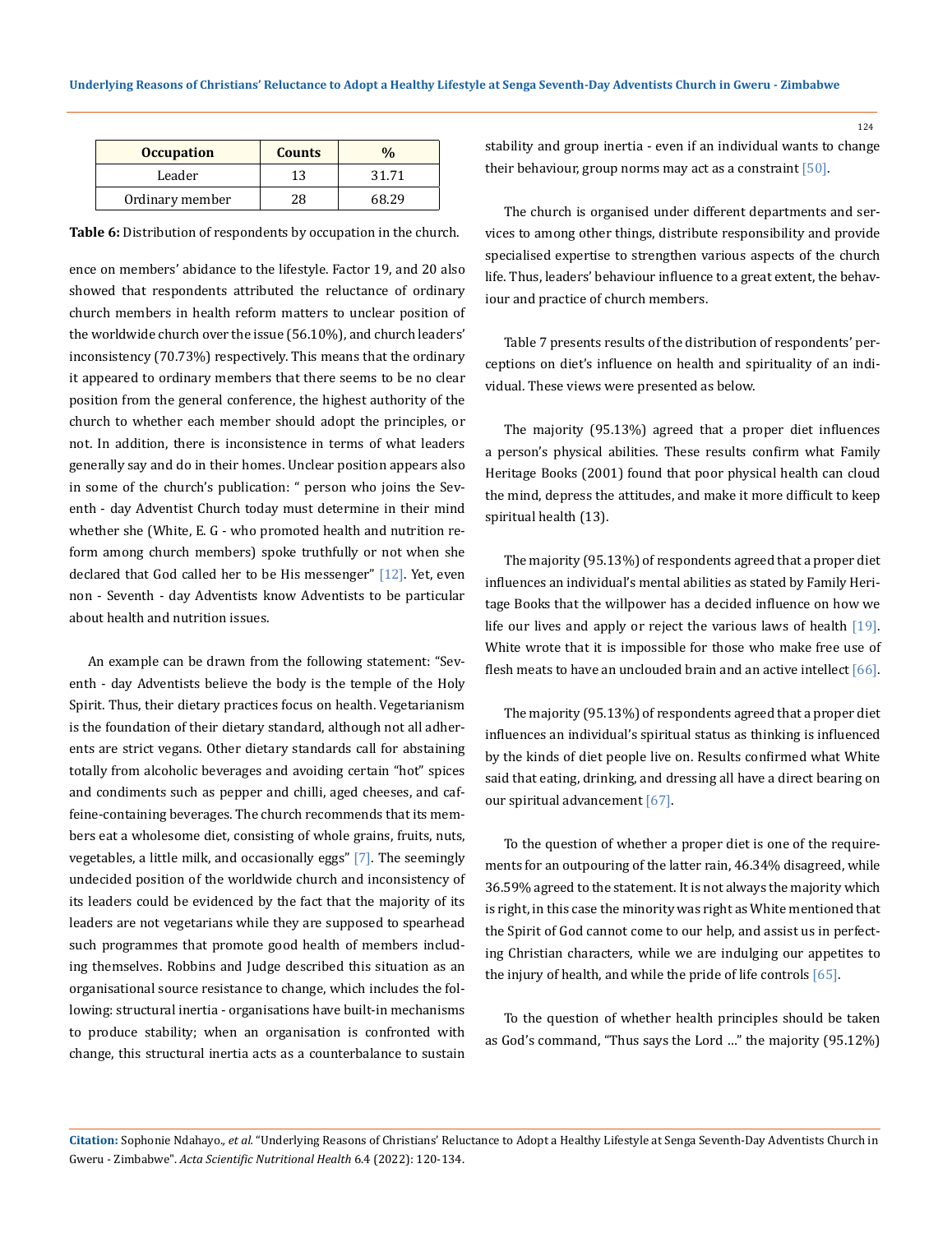|                                                                              |                     |                  | 125   |
|------------------------------------------------------------------------------|---------------------|------------------|-------|
| Healthy diet influences on physical ability                                  | <b>Rating score</b> | Counts           | $\%$  |
|                                                                              | Disagree            | $\mathbf{1}$     | 2.44  |
|                                                                              | Undecided           | $\mathbf{1}$     | 2.44  |
|                                                                              | Agree               | $\overline{4}$   | 9.76  |
|                                                                              | Strongly agree      | 35               | 85.37 |
| Healthy diet influences mental ability                                       | Disagree            | $\mathbf{1}$     | 2.44  |
|                                                                              | Undecided           | $\mathbf{1}$     | 2.44  |
|                                                                              | Agree               | $\overline{4}$   | 9.76  |
|                                                                              | Strongly agree      | 35               | 85.37 |
| Healthy diet influences spiritual status                                     | Undecided           | 2                | 4.88  |
|                                                                              | Agree               | 5                | 12.20 |
|                                                                              | Strongly agree      | 34               | 82.93 |
| Healthy diet is one of the requirements for an outpouring of the latter rain | Strongly disagree   | 11               | 26.83 |
|                                                                              | Disagree            | 8                | 19.51 |
|                                                                              | Undecided           | $\overline{7}$   | 17.07 |
|                                                                              | Agree               | 10               | 24.39 |
|                                                                              | Strongly agree      | 5                | 12.20 |
| Health reform principles should be considered as God's command               | Undecided           | 2                | 4.88  |
|                                                                              | Agree               | 9                | 21.95 |
|                                                                              | Strongly agree      | 30               | 73.17 |
| Consciously / Knowingly not reforming is sin                                 | Strongly disagree   | 2                | 4.88  |
|                                                                              | Disagree            | 2                | 4.88  |
|                                                                              | Undecided           | 3                | 7.32  |
|                                                                              | Agree               | 14               | 34.15 |
|                                                                              | Strongly agree      | 20               | 48.78 |
| Beverages that excite injure the body                                        | Undecided           | $\mathbf{1}$     | 2.44  |
|                                                                              | Agree               | 11               | 26.83 |
|                                                                              | Strongly agree      | 29               | 70.73 |
| Health reform is a requirement for sanctification                            | Strongly disagree   | $\mathbf{1}$     | 2.44  |
|                                                                              | Disagree            | $\mathbf{1}$     | 2.44  |
|                                                                              | Undecided           | $\overline{4}$   | 9.76  |
|                                                                              | Agree               | 14               | 34.15 |
|                                                                              | Strongly agree      | 21               | 51.22 |
| Clean animals will be slaughtered & eaten in heaven                          | Strongly disagree   | 22               | 53.66 |
|                                                                              | Disagree            | $10\,$           | 24.39 |
|                                                                              | Undecided           | $\boldsymbol{6}$ | 14.63 |
|                                                                              | Agree               | $\overline{c}$   | 4.88  |
|                                                                              | Strongly agree      | $\mathbf 1$      | 2.44  |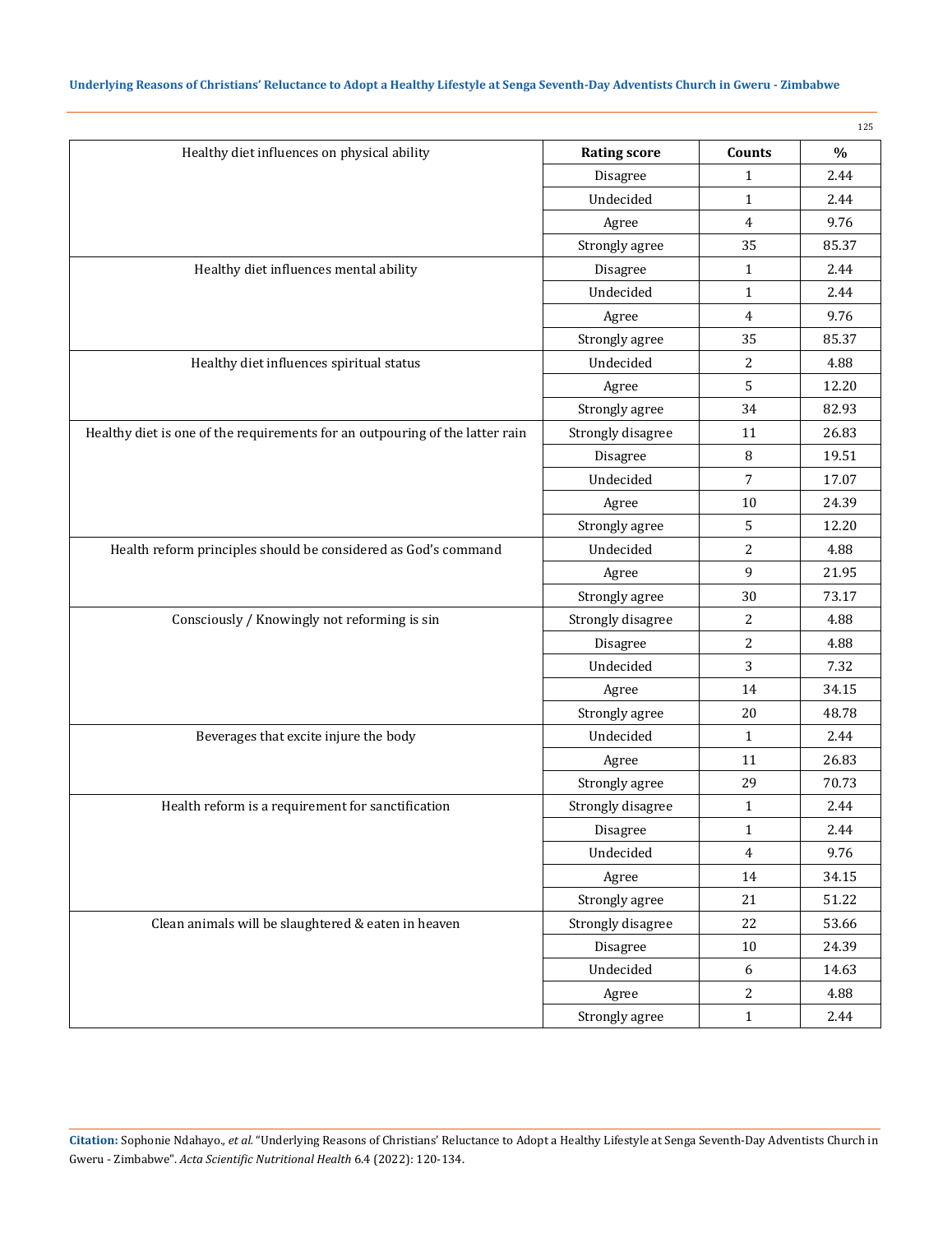|                                                                            |                   |                | 126   |
|----------------------------------------------------------------------------|-------------------|----------------|-------|
| Church leaders should be exemplary in adopting health reform               | Strongly disagree | $\mathbf{1}$   | 2.44  |
|                                                                            | Undecided         | $\overline{4}$ | 9.76  |
|                                                                            | Agree             | 20             | 48.78 |
|                                                                            | Strongly agree    | 16             | 39.02 |
| Preachers consecrate enough time on health and nutrition topics during     | Strongly disagree | 8              | 19.51 |
| church services                                                            | Disagree          | 10             | 24.39 |
|                                                                            | Undecided         | 7              | 17.07 |
|                                                                            | Agree             | 12             | 29.27 |
|                                                                            | Strongly agree    | 4              | 9.76  |
| Practising health message has an influence on one's salvation              | Strongly disagree | 2              | 4.88  |
|                                                                            | Undecided         | 4              | 9.76  |
|                                                                            | Agree             | 17             | 41.46 |
|                                                                            | Strongly agree    | 18             | 43.90 |
| Health reform principles are as important as the 10 commandments           | Strongly disagree | $\mathbf{1}$   | 2.44  |
|                                                                            | Disagree          | 2              | 4.88  |
|                                                                            | Undecided         | 4              | 9.76  |
|                                                                            | Agree             | 20             | 48.78 |
|                                                                            | Strongly agree    | 14             | 34.15 |
| God expects all Christians to be health reformers                          | Strongly disagree | $\mathbf{1}$   | 2.44  |
|                                                                            | Disagree          | $\mathbf{1}$   | 2.44  |
|                                                                            | Undecided         | 2              | 4.88  |
|                                                                            | Agree             | 18             | 43.90 |
|                                                                            | Strongly agree    | 19             | 46.34 |
| Habits of eating/drinking show one's level of Christianity                 | Disagree          | 3              | 7.32  |
|                                                                            | Undecided         | 3              | 7.32  |
|                                                                            | Agree             | 19             | 46.34 |
|                                                                            | Strongly agree    | 16             | 39.02 |
| Health reform message helps prevent affluent diseases                      | Strongly disagree | 3              | 7.32  |
|                                                                            | Disagree          | $\mathbf{1}$   | 2.44  |
|                                                                            | Undecided         | 3              | 7.32  |
|                                                                            | Agree             | 10             | 24.39 |
|                                                                            | Strongly agree    | 24             | 58.54 |
| Health reform message was good for people who lived before modern medi-    | Strongly disagree | 24             | 58.54 |
| cal technologies                                                           | Disagree          | $10\,$         | 24.39 |
|                                                                            | Undecided         | 2              | 4.88  |
|                                                                            | Agree             | $\overline{c}$ | 4.88  |
|                                                                            | Strongly agree    | 3              | 7.32  |
| Church leaders' adoption of health reform can have a positive influence on | Strongly disagree | $\mathbf{1}$   | 2.44  |
| church members                                                             | Disagree          | 2              | 4.88  |
|                                                                            | Undecided         | 5              | 12.20 |
|                                                                            | Agree             | 16             | 39.02 |
|                                                                            | Strongly agree    | 17             | 41.46 |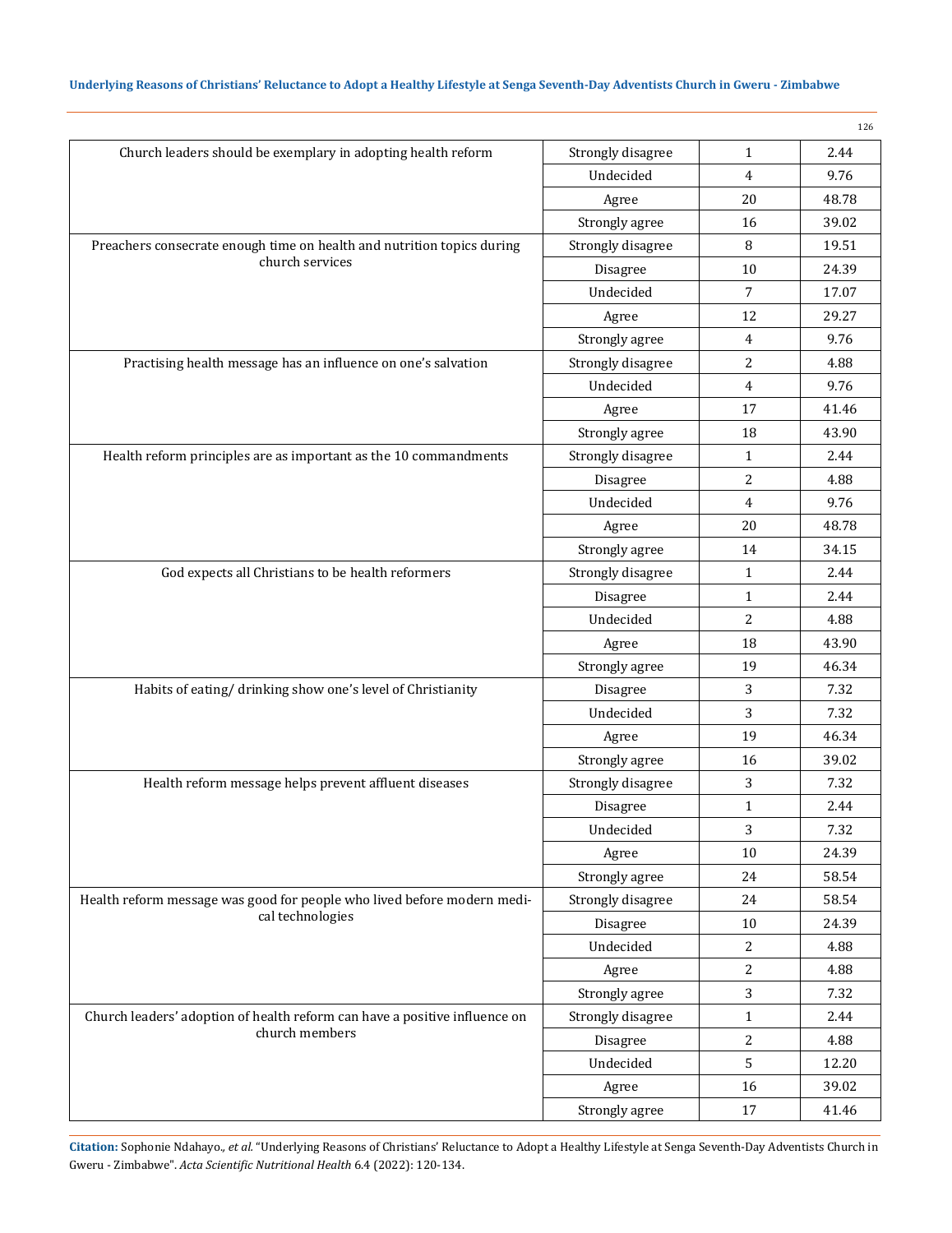|                                                                             |                   |                | 127   |
|-----------------------------------------------------------------------------|-------------------|----------------|-------|
| Lack of clear position of world's church contributes to the reluctance in   | Strongly disagree | 9              | 21.95 |
| adopting health reform principles                                           | Disagree          | 4              | 9.76  |
|                                                                             | Undecided         | 5              | 12.20 |
|                                                                             | Agree             | 12             | 29.27 |
|                                                                             | Strongly agree    | 11             | 26.83 |
| Leaders' inconsistency in health reform contributes to members' reluctance  | Strongly disagree | $\overline{4}$ | 9.76  |
| in adopting the health reform.                                              | Disagree          | 3              | 7.32  |
|                                                                             | Undecided         | 5              | 12.20 |
|                                                                             | Agree             | 18             | 43.90 |
|                                                                             | Strongly agree    | 11             | 26.83 |
| Fear of malnutrition contributes to members' reluctance in adopting the     | Strongly disagree | 5              | 12.20 |
| health reform.                                                              | Disagree          | 10             | 24.39 |
|                                                                             | Undecided         | 4              | 9.76  |
|                                                                             | Agree             | 14             | 34.15 |
|                                                                             | Strongly agree    | 8              | 19.51 |
| Lack of knowledge of reasons contributes to members' reluctance in adopt-   | Strongly disagree | 3              | 7.32  |
| ing the health reform                                                       | Disagree          | 9              | 21.95 |
|                                                                             | Undecided         | 12             | 29.27 |
|                                                                             | Agree             | 12             | 29.27 |
|                                                                             | Strongly agree    | 5              | 12.20 |
| Lack of reading information contributes to members' reluctance in adopting  | Strongly disagree | 3              | 7.32  |
| the health reform                                                           | Disagree          | 5              | 12.20 |
|                                                                             | Undecided         | 5              | 12.20 |
|                                                                             | Agree             | 19             | 46.34 |
|                                                                             | Strongly agree    | 9              | 21.95 |
| Eating/drinking to please self contributes to members' reluctance in adopt- | Strongly disagree | 5              | 12.20 |
| ing the health reform                                                       | Disagree          | $\mathbf{1}$   | 2.44  |
|                                                                             | Undecided         | $\overline{2}$ | 4.88  |
|                                                                             | Agree             | 14             | 34.15 |
|                                                                             | Strongly agree    | 19             | 46.34 |

**Table 7:** Distribution of respondents' perceptions on various variables and their impact ondiet, health and spirituality.

agreed to this fact. These results confirm what White (1938) said that it is just as much sin to violate the laws of our being as to break one of the ten commandments, for we cannot do either without breaking God's law [65].

Of the total number of respondents, 82.93% said that for an informed person, consciously/ knowingly refusing to follow health reform principles is a sin. This is as White has put it that every careless, inattentive action, any abuse put upon the Lord's wonderful mechanism, by disregarding His specified laws in the human habitation, is a violation of God's law … it is as truly a sin to violate the laws of our being as it is to break the ten commandments [65].

As to whether stimulant foods/ drinks (Caffeinated tea, coffee, coca cola, chocolate, etc…) are injurious to the body, 97.56% agreed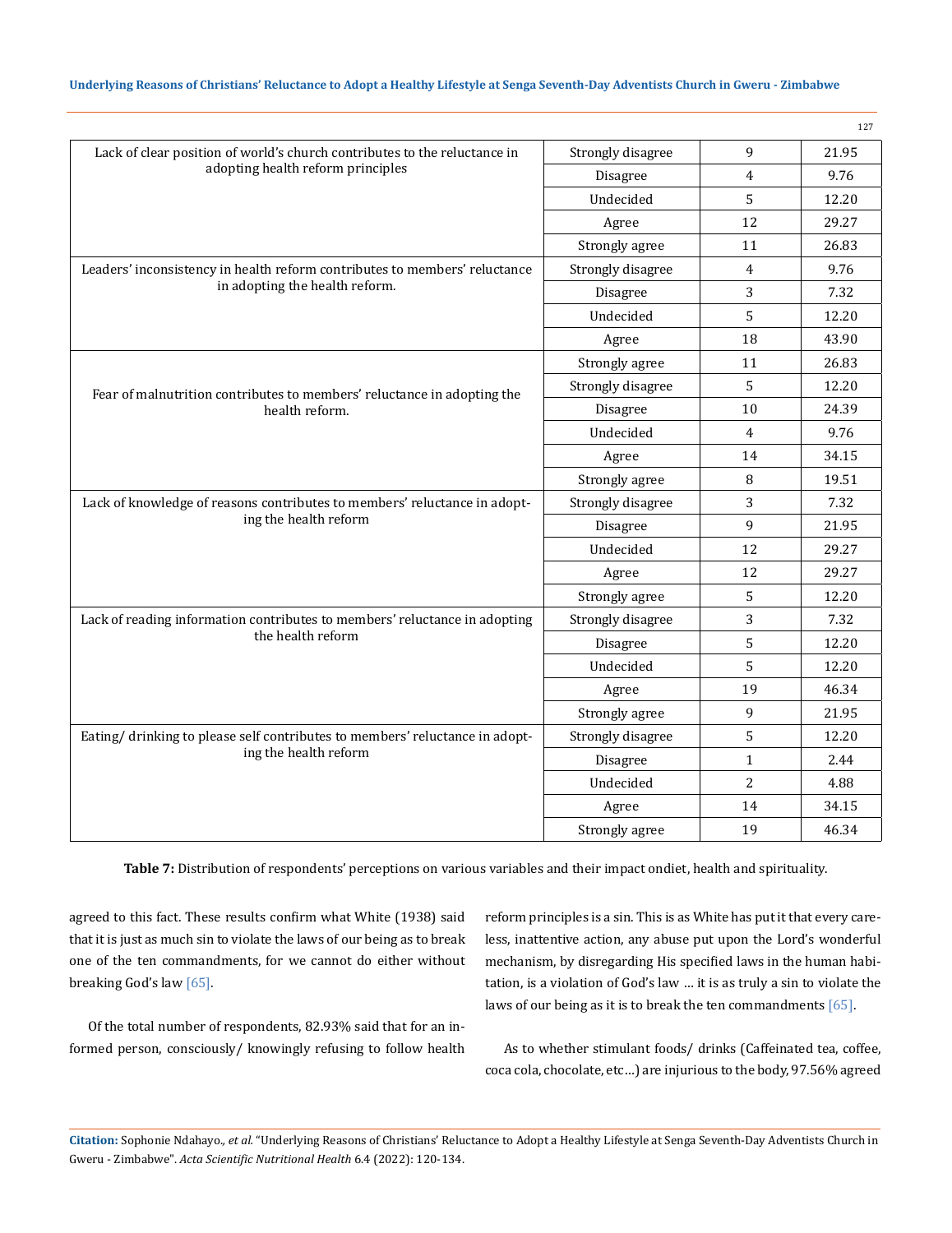to this fact. This showed that respondents had the knowledge of the hurtful effects of stimulating drinks. White also said it that tea, coffee, and tobacco, as well as alcoholic drinks are artificial stimulants … hurtful indulgence. It temporarily excites the mind to unwonted action, but the after - effect is exhaustion, prostration, paralysis of the mental, moral, and physical power  $[65]$ . There are also health effects reported by Hartland Institute of Health and Education: "A study of 1,413 women showed that drinking three or more cola drinks on a regular basis lead to lower bone density, which eventually can lead to osteoporosis. Diet colas were almost as bad, but decaffeinated cola had less dramatic effect on the bones… the phosphoric acid, which is considered a negative influence on bone health, and is found in cola, may partly explain the link between cola intake and lower bone density [www.webmd.com/](http://www.webmd.com/) content/ article/128117039.htm.

The majority (85.37%) of respondents perceived the adoption of health reform principles as an important factor of sanctification as White rightly put it "it is impossible for any to enjoy the blessing of sanctification while they are selfish and gluttonous… in the gratification of perverted appetite, and passion, even professed Christians cripple nature in her work and lessen physical, mental, and moral power. Some, who are doing this, claim to be sanctified to God; but such a claim is without foundation  $[65]$ .

To the question of whether clean animals will be slaughtered and eaten in heaven, a sizeable number (78.05%) of respondents disagreed. These results showed that respondents are people of the Word (Bible) as Isaiah 65:25 affirms that they shall not hurt nor destroy in all My holy mountain, says the Lord. The lion shall straw like the ox. Isaiah went on to say that the leopard shall lie down with the lamb, for the earth shall be full of the knowledge of the Lord (Isaiah 11:6 - 9). Even John saw it as Revelation 21: 4 highlights that there shall be no more death [which might be considered both for all God's creatures]. White stipulated "those who profess to be fitting for translation should not become butchers" [66].

About the question of whether church leaders should be exemplary in the adoption of health reform principles, 87.80% agreed to this fact as White has put it "let not any of our ministers set an evil example … our ministers, who know the truth, should arouse the people from their paralysed condition, … let them and their families live up to the light of health reform [65]. She went on to say that "there is a solemn responsibility upon all, especially upon ministers who teach the truth, to overcome upon the point of appetite … with strict temperate habits, … and the impressions made upon their hearers would be more marked"  $[65]$  ... shall we not a decided testimony against the indulgence of perverted appetite? Will any who are ministers of the gospel, proclaiming the most solemn truth ever given to mortals, set an example in returning to the fleshpots of Egypt? Will those who are supported by the tithe from God's storehouse permit themselves by self-indulgence to poison the life - giving current flowing through their veins? [65].

128

Robbins and Judge also affirmed that leaders are viewed as who inspire followers through their words, ideas, and behaviours. These are called charismatic leader (which refers to gifted leadership), they are set apart from ordinary people and treated as endowed with supernatural, superhuman, or at least specifically exceptional powers or qualities. These are not accessible to the ordinary person but are regarded as of divine origin or as exemplary, and on the basis of them, the individual concerned is treated as a leader." It is argued that this type of leadership is one of the several ideal types of authority [50].

Christian leaders are viewed to be charismatic too, and should be exemplary in all. Even David knew that God's high purpose for Israel could be met only as rulers and people should seek with unceasing vigilance to attain to the standard placed before them. He knew that in order for his son Solomon to fulfil the trust with which God was pleased to honour him, the youthful ruler must be not merely a warrior, a statesman, and a sovereign, but a strong, good man, a teacher of righteousness, an example of fidelity [59]. She further wrote that the higher the position a person occupies, the greater the responsibility that he/she has to bear, the wider will be the influence that he/ she exerts and the greater his/her need of dependence on God. Ever should the individual remember that with the call to work comes the call to walk circumspectly before his/her fellow human beings.

In finding out whether preachers dedicated enough time to health and nutrition topics, 43.90% disagreed, while 39.03% agreed; only 17.07% were undecided. This calls preachers to present remember health issues in their messages. Even White advo-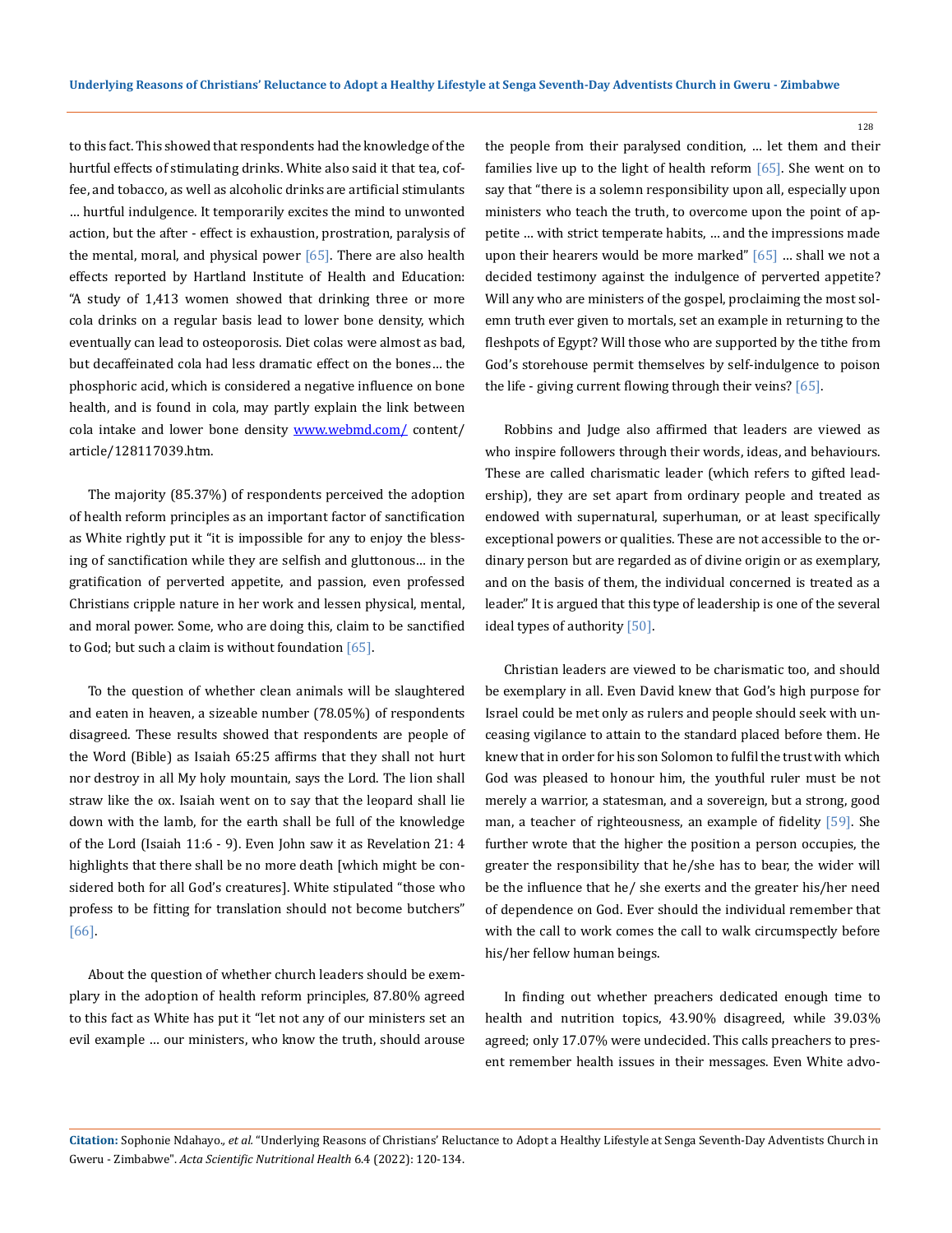cated for this call where she said, "men and women must be instructed, and ministers and people should feed that the burden of the work of health reform rests upon them to agitate the subject and urge it home upon others [59].

Results of this study showed that the majority (85.36%) perceived that the adoption of health reform principles has an influence on one's salvation. These results agree with the White's publications that stated: "The use of unnatural stimulants is destructive to health and has a benumbing influence upon the brain, making it impossible to appreciate eternal things. Those who cherish these idols cannot rightly value the salvation which Christ has wrought out for them by a life of self-denial, continual suffering and reproach, and by finally yielding His own sinless life to save perishing man from death.

A sizeable number of respondents (82.93%) perceived that health reform principles are as important as the 10 commandments. The figures given here confirmed what White said that "It is a duty to know how to preserve the body in the very best condition of health, and it is a sacred duty to live up to the light, which God has graciously given. If we close our eyes to the light for fear we shall see our wrongs, which we are unwilling to forsake, our sins are not lessened but increased. If light is turned from in one case, it will be disregarded in another. It is just as much sin to violate the laws of our being as to break one of the 10 commandments, for we cannot do either without breaking God's law. We cannot love the Lord with all our heart, mind, soul and strength, while we love our appetites, our tastes, a great deal better than we love the Lord. We are daily lessening our strength to glorify God, when He requires all our strength, our entire mind. By our wrong habits we are lessening our hold on life, and yet professing to be Christ's followers, preparing for the finishing touch of immortality.

In finding out whether God expects all Christians to be health reformers, the majority (90.24%) agreed to the claim. The affirmation was echoed by White that "the Lord is waiting for His people to become wise in understanding. As we see the wretchedness, deformity, and disease that have come into the world as the result of ignorance in regard to the proper care of the body, how can we refrain from giving the warning? [59].

When answering the question of whether Christians' habits of eating and drinking showed whether they are of the world or not, 85.36% agreed. Results confirmed what White said, "our habits of eating and drinking show whether we are of the world or among the number whom the Lord by His mighty cleaver of truth has separated from the world" [64].

Of the total number of respondents, 82.93% perceived that the health reform message was given to help prevent some diseases. These results agreed with White who indicated that God has permitted the light of health reform to shine upon us in these last days, that by walking in the light we may escape many of the dangers to which we shall be exposed. Satan is working with great power to lead men to indulge appetite, gratify inclination, and spend their days in heed less folly … the liability to take disease is increased tenfold by meat eating [59]. One example was the outbreak of anthrax, bird flue, etc. About anthrax it was reported: "Chimusoro said the first case of the deadly disease was noticed last week at a clinic in Lower Gweru communal lands. Two people have died from suspected anthrax … people were, among other measures, being urged to refrain from eating uninspected meat, … desist from coming into contact with affected animals, animal products or eating meat, which is not inspected"  $[41]$ . The report shows that meat consumption exposes to several diseases, which can be avoid by adoption of a plant - based lifestyle. White also wrote, "some cannot be impressed with the necessity of eating and drinking to the glory of God… it has been the curse of their lives. You cannot make them understand the truths for these last days … if His laws were never violated, and all acted in harmony with the divine will, health, peace, and happiness, instead of misery and continual evil, would be experienced" [41].

To the question of whether the health message was for those who lived before the current modern medical discoveries, the majority (82.93%). White also asserted that God has permitted the light of health reform to shine upon us in these last days, that by walking in the light we may escape many of the dangers to which we shall be exposed. She went on to say that he who cherishes the light which God has given him upon health reform has an important aid in the work of becoming sanctified through the truth, and fitted for immortality… eating, drinking, and dressing are carried to such excess that they become crimes, and are among the marked

**Citation:** Sophonie Ndahayo.*, et al.* "Underlying Reasons of Christians' Reluctance to Adopt a Healthy Lifestyle at Senga Seventh-Day Adventists Church in Gweru - Zimbabwe". *Acta Scientific Nutritional Health* 6.4 (2022): 120-134.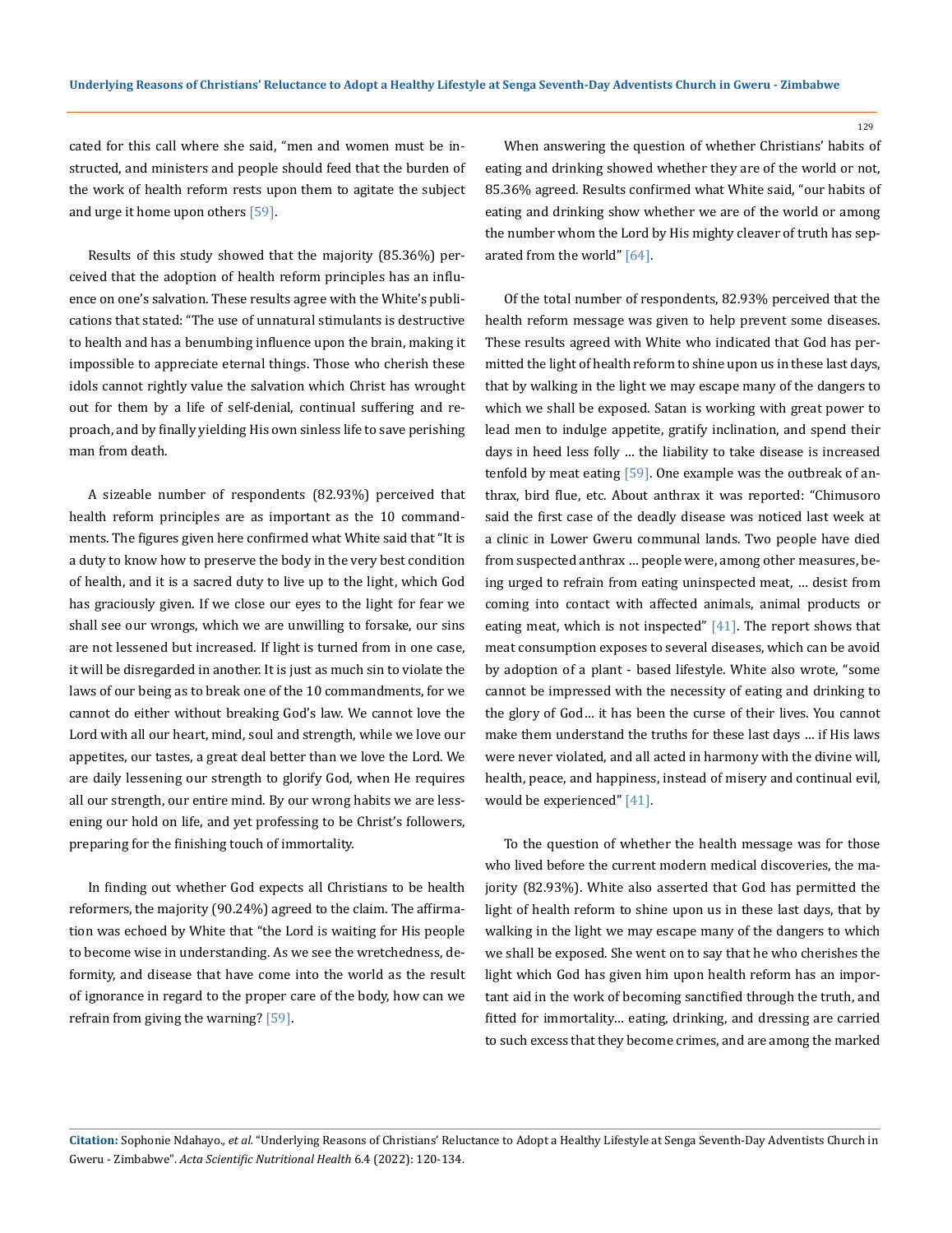sins of the last days, and constitute a sing of Christ's soon coming [41]. Yet donkey eating continued even in the following year 2008 as Chenyika reported: "Donkey meat on sale …" the two eventually went on selling the donkey meat as beef to the locals mainly residents of Mkoba 16, 17, and 18 … the meat was selling very fast with scores of people scrabbling for it.

Results of the study also showed that a sizeable number (80.48%) perceived church leaders' adoption of health reform principles would have a positive influence on members to adopt the lifestyle. This goes in line with what was discussed on question number ten above.

More results (56.10%) of the study revealed that members' reluctance to adopt the health reform could be due to an unclear position of the worldwide Church on the issue, while 31.71% disagreed. In this regard, the position of the worldwide Church has been clear; the review of literature on health issues showed that members are taught from childhood to adults that their bodies are God's temples [78]. Even literature from non-Adventists sources shows clearly that "Seventh - day Adventists believe the body is the temple of the Holy Spirit …vegetarianism is the foundation of their dietary standard, although not all adherents are strict vegans … the Church recommends that its members eat a wholesome diet, consisting of whole grains, fruits, nuts, vegetables, a little milk, and occasionally eggs" [7].

Church leaders' inconsistency (not living what is taught with regard to health reform) was perceived by 70.73% of respondents to contribute to the reluctance of members in adopting the health reform principles. Leaders should be exemplary otherwise, it becomes like in Eli's case: Because of Eli's position, his influence was more extended than if he had been an ordinary man. His family life was imitated throughout Israel. The baleful results of his negligent, ease-loving ways were seen in thousands of homes that were moulded by his example…Actions speak louder than the most positive profession of godliness. If professors of religion, instead of putting forth earnest, persistent, and painstaking effort to bring up a well-ordered household as a witness to the benefits of faith in God, are lax in their government and indulgent to the evil desires of their children, they are doing as did Eli, and are bringing disgrace on the cause of Christ and ruin upon themselves and their households. But great as are the evils of parental unfaithfulness under any circumstances, they are tenfold greater when they exist in the families of those appointed as teachers of the people. When these fail to control their own households, they are, by their wrong example, misleading many. Their guilt is as much greater than that of others as their position is more responsible. Even during Jesus Christ's time, leading played a great influence of followers: "The life of Christ was filled with words and acts of benevolence, sympathy, and love, … yet after the work had been accomplished, many were ashamed of the humble yet mighty teacher. Because the rulers did not believe on Him, the people were not willing to accept Jesus [74].

Fear of malnutrition was perceived by 53.66% of the total number of respondents to be a leading factor in the reluctance of church members' adoption of the health reform principles; while 46.59% did not agreed to the assertion. It is very true especially in line with food choices. These are affected by the knowledge and awareness we have of our environment and the judgements we make related to it. People have been educated that animal proteins are good for good health; without them, there is fear of diseases such as kwashiorkor, Marasmus, and aggravation of opportunistic infections in cases of HIV and AIDS. Yet, the fear is based on belief, as vegetarians do not suffer from such diseases because of their lifestyle.

Many studies including the "Oxford vegetarian study: an overview" and the "Mortality in vegetarians and non - vegetarians: detailed findings from a collaborative analysis of five prospective studies," found a lower mortality rate from ischemic heart disease, cerebrovascular disease, stomach cancer, colorectal cancer, lung cancer, breast cancer, and prostate cancer. Finally, in deciding upon any course of action we are not to ask whether we can see that harm will result from it, but whether it is in keeping with the will of God. "There is a way which seems right unto a man; but the end thereof are the ways of death" [Proverbs 14:12 and 74].

Therefore, fears about malnutrition are not scientifically justifiable. As in the days of Christ, the Jewish scribes and elders, who professed great zeal for the honour of God, crucified His Son. The same spirit still exists in the hearts of those who set themselves to follow their own will in opposition to the will of God. The will of God is to restore man to his original state before the fall in the Garden of Eden. This includes spiritual both spiritual and physical (health) restoration.

**Citation:** Sophonie Ndahayo.*, et al.* "Underlying Reasons of Christians' Reluctance to Adopt a Healthy Lifestyle at Senga Seventh-Day Adventists Church in Gweru - Zimbabwe". *Acta Scientific Nutritional Health* 6.4 (2022): 120-134.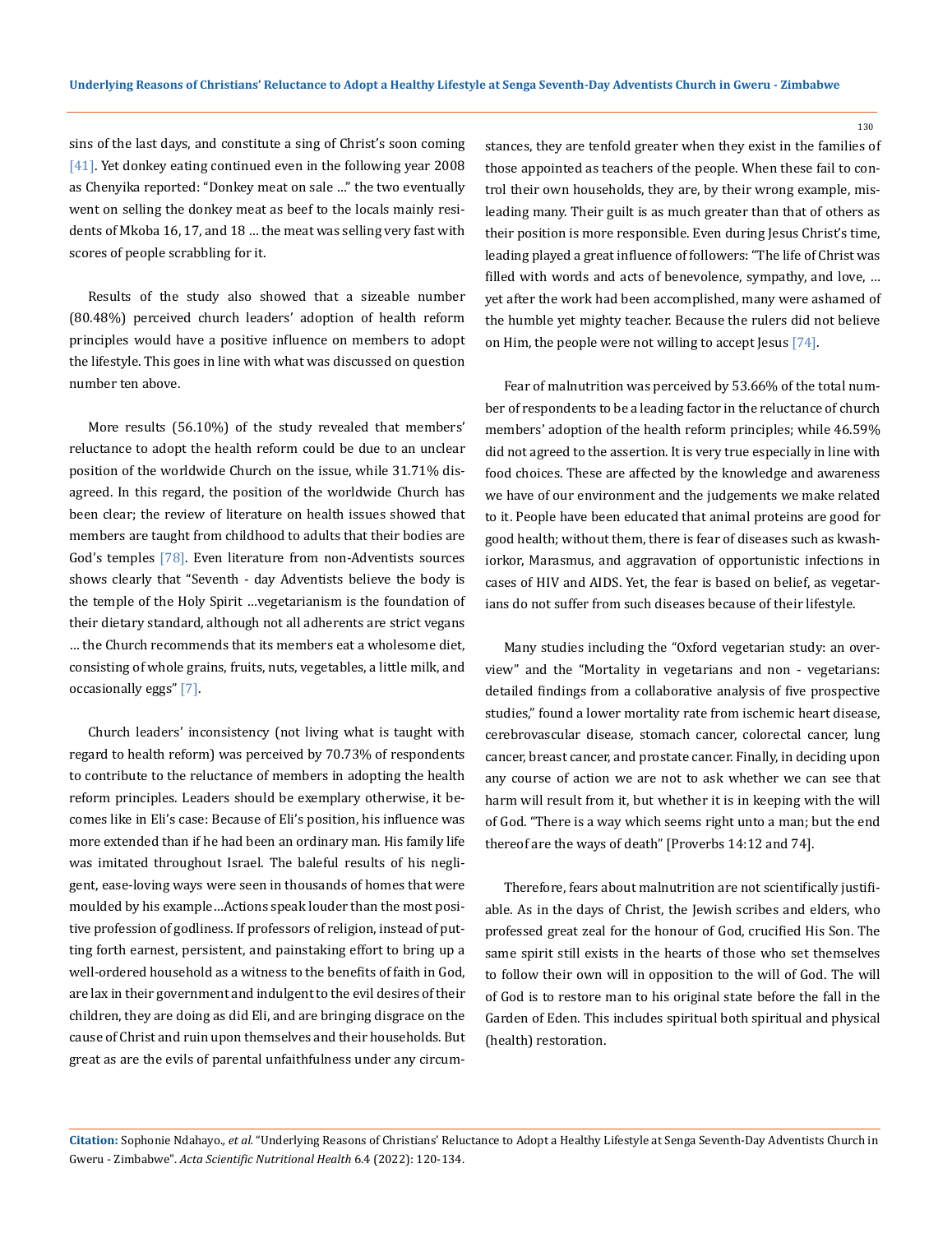Of the total numbers of respondents, 41.47% attributed the reluctance of church members in adopting the health reform principles to a lack of knowledge about the motives (reasons), while 29.27% disagreed to this assertion. While it could be true that knowledge could have a positive impact in respondents' adoption of health reform principles as Brown pointed out that sound knowledge about nutrition necessarily precedes the selection of a healthful diet. But, between knowledge and practice lie multiple beliefs and experiences that act as barriers to change. Nutrition knowledge is not the only factor in food choices; attitudes and values have a lot to do with changing food choices for better [8]. Dysinger argued that it is a belief that lack of nutrition knowledge prevents people from making better food choices [16].

Of the total numbers of respondents, 68.29% attributed the reluctance of church members in adopting the health reform principles to a lack of reading materials/ information. Though results seemed to reflect the truth about reading information in the country at the time of research because of forex problems to import books, it is our work to obtain knowledge of these principles, and by obedience to cooperate with Him in restoring health to the body as well as to the soul [71, quoted by 65]. And this compilation was done to alleviate the problem brought by forex scarcity in the country for those who have never heard the message. But a good number know what is right, but they are overcome by feelings, and peer pressure.

Results of this study (80.49%) showed that eating/ drinking to please appetite contributed to a reluctance of church members in adopting some of the principles of health reform principles. These percentages show that respondents knowingly, might sacrifice health principles and eat/ or drink something that could be harmful to their body. Though food should be prepared and served in a way that satisfies appetite, selecting food on health reasons should be the leading factor. Even White said that appetite is not a safe guide. She went on to write that, "the controlling power of appetite will prove the ruin of thousands, when, if they had conquered on this point, they would have had moral power to gain the victory over every other temptation of Satan [74]. Marshall, Acton-Hubbard and Bull also propounded that appetite is a learned response tied in with what and when a person wants to eat … if you want to be healthy and weigh what you really want to weigh, it is the best policy to train carefully the tastes and feelings for foods over a period of time [40].

#### **Conclusion**

The findings of the study showed that 87.80% of the studied sample expect their church their leaders to be role models, even in healthy lifestyle, as it is in upholding Christian principles. Furthermore, findings indicated that a sizeable number (90.24) are aware that God expects all Christians to be health reformers. It has been shown that 82.93% of our sample agreed with health lifestyle advocates that health reform prevents diseases of affluence such as high blood pressure and diabetes. Finally, responses highlighted that respondents know that a healthy lifestyle is good even in the age of modern medical advancements (82.93% agree/ strongly disagreed that health reform was good before modern medical advancements). Of the total sample population, 82.93% know that health reform has an influence in matters of salvation. As pointed out by White, the Lord bears long with the waywardness of men, and to all, He grants opportunity to see and forsake their sins; but while He may seem to prosper those who disregard His will and despise His warnings, He will, in His own time, surely make manifest their folly.

#### **Recommendations**

A study with a larger sample is recommended with more variables to fully understand why the reluctance.

#### **Bibliography**

- 1. Akarue J. "Life on the Edge". Adventist World, the International Paper for Seventh- day Adventists 3.7 (2007): 14-15.
- 2. [Atkins P and Bowler I. "Food in Society: Economy, Culture, Ge](https://www.routledge.com/Food-in-Society-Economy-Culture-Geography/Atkins-Bowler/p/book/9780340720042)[ography". London.](https://www.routledge.com/Food-in-Society-Economy-Culture-Geography/Atkins-Bowler/p/book/9780340720042)
- 3. Arnold Bajpai M., *et al*[. "Antioxidant and free radical scaveng](https://pubmed.ncbi.nlm.nih.gov/16503558/)[ing activities of some leafy vegetables".](https://pubmed.ncbi.nlm.nih.gov/16503558/) *International Journal of [Food Sciences and Nutrition](https://pubmed.ncbi.nlm.nih.gov/16503558/)* 56.7 (2001): 473-481.
- 4. [Baker B. "Weight Loss and Diet Plans".](https://pubmed.ncbi.nlm.nih.gov/16728847/) *American Journal of Nursing* [106.6 \(2006\): 52-57.](https://pubmed.ncbi.nlm.nih.gov/16728847/)
- 5. [Barker MH and Lees R. "Nutrition and Dietetics for Health](https://www.elsevier.com/books/nutrition-and-dietetics-for-health-care/barker/978-0-443-07021-1)  Care (9th [Edition.\)". London: Churchill Livingstone.](https://www.elsevier.com/books/nutrition-and-dietetics-for-health-care/barker/978-0-443-07021-1)
- 6. [Barasi ME. "Human Nutrition: A Health Perspective". London:](https://www.routledge.com/Barasis-Human-Nutrition-A-Health-Perspective-Third-Edition/Lean-Combet/p/book/9781444137200)  [Arnold \(1997\).](https://www.routledge.com/Barasis-Human-Nutrition-A-Health-Perspective-Third-Edition/Lean-Combet/p/book/9781444137200)

**Citation:** Sophonie Ndahayo.*, et al.* "Underlying Reasons of Christians' Reluctance to Adopt a Healthy Lifestyle at Senga Seventh-Day Adventists Church in Gweru - Zimbabwe". *Acta Scientific Nutritional Health* 6.4 (2022): 120-134.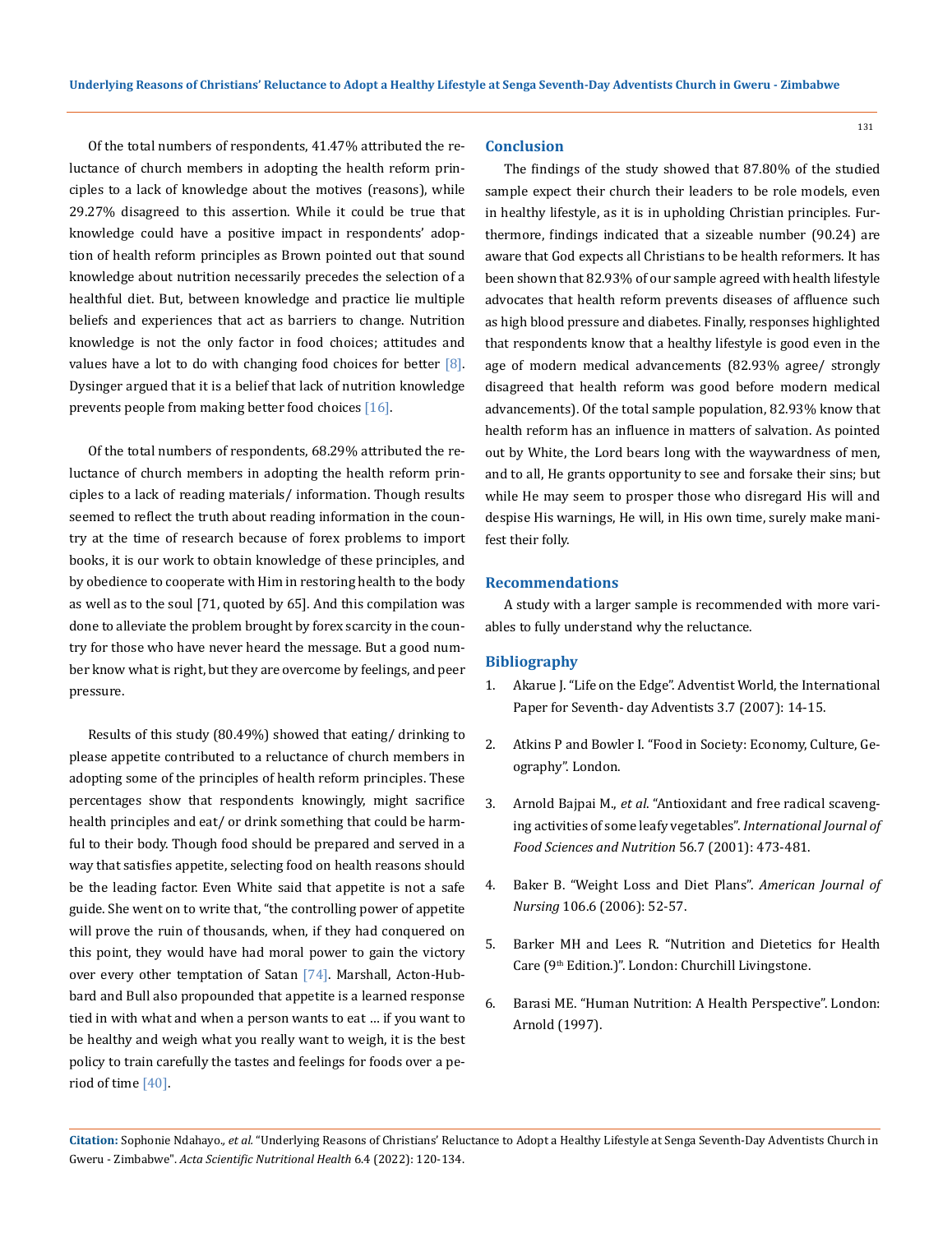- 7. [Boyle MA and Morris HD. "Community Nutrition in Action, an](https://www.worldcat.org/title/community-nutrition-in-action-an-entrepreneurial-approach/oclc/961042145?referer=&ht=edition)  Entrepreneurial Approach 2nd [Edition". New York: West/ Wad](https://www.worldcat.org/title/community-nutrition-in-action-an-entrepreneurial-approach/oclc/961042145?referer=&ht=edition)[sworth \(1999\).](https://www.worldcat.org/title/community-nutrition-in-action-an-entrepreneurial-approach/oclc/961042145?referer=&ht=edition)
- 8. Brown E Judith. "The Science of Human Nutrition". San Diego: Harcourt Brace (1998).
- 9. Cole-Hamilton I., *et al.* "Food and Nutrition in Practice". London: Heinemann Educational Books (1987).
- 10. Cook-Fuller and Charlotte C. "Annual Editions: Nutrition 11<sup>th</sup> Edition". Guilford: Dushkin/McGraw-Hill (2000).
- 11. Chenyika C. "Donkey Meat on Sale". The Times, Midlands Province's Leading Weekly Since 1997. Gweru: Zimbabwe Newspapers (2003).
- 12. [Gifford L and Shamley D. "Pathophysiology". An Essential Text](https://www.abebooks.com/9780750652346/Pathophysiology-Essential-Text-Allied-Health-0750652349/plp)  [for the Allied Health Professions". London: Elsevier \(2005\).](https://www.abebooks.com/9780750652346/Pathophysiology-Essential-Text-Allied-Health-0750652349/plp)
- 13. [Crosby T. "God's Answers to Your Questions-A Quick Reference](https://www.abebooks.com/9780828005401/Gods-Answers-Questions-Quick-Reference-0828005400/plp)  [to Bible Topics". Hagerstown: Review and Herald \(1989\).](https://www.abebooks.com/9780828005401/Gods-Answers-Questions-Quick-Reference-0828005400/plp)
- 14. [Diplock and Packer L. "Protective Role of Vitamin E in Biologi](https://pubmed.ncbi.nlm.nih.gov/2012017/)cal Systems". *[American Journal of Clinical Nutrition](https://pubmed.ncbi.nlm.nih.gov/2012017/)* 53 (1991): [1050S-1055S.](https://pubmed.ncbi.nlm.nih.gov/2012017/)
- 15. Donaldson (2009).
- 16. Donatelle JR and Davis RL. "Access to Health 5<sup>th</sup> Edition". Toronto: Allyn and Bacon (1998).
- 17. [Dysinger William. "Heaven's Lifestyle Today". Hagerstown: Re](https://www.abebooks.com/9781578470037/Heavens-Lifestyle-Today-Health-Context-157847003X/plp)[view and Herald \(1997\).](https://www.abebooks.com/9781578470037/Heavens-Lifestyle-Today-Health-Context-157847003X/plp)
- 18. Family Heritage Books. "Radiant Living, Simple Steps to Health and Happiness". Wildwood: Project Restore (2001).
- 19. Francis L and Rose J. "Positive Living, Food and Us". Harare: Interprint and Interpak (2003).
- 20. Gaman PM and Sherington KB. "The Science of Food". Oxford: Butterworth-Heinemann (1996).
- 21. ["General conference of the Seventh-day Adventist". Service: An](https://gc.adventist.org/)  [Attitude. Adventist World, 3.1 \(2007\): 8-9.](https://gc.adventist.org/)
- 22. [Gomez SR. "Amazing Power of Healing Plants". Florida: Inter-](https://www.worldcat.org/title/amazing-power-of-healing-plants/oclc/968422452)[American Division Publishing Association \(2003\).](https://www.worldcat.org/title/amazing-power-of-healing-plants/oclc/968422452)
- 23. [Gunther B Paulien. "The Divine Prescription and Science of](https://books.google.co.in/books/about/The_Divine_Prescription_and_Science_of_H.html?id=nNdmNbCcWoEC&redir_esc=y)  [Health and Healing". New York: Teach Service \(1997\).](https://books.google.co.in/books/about/The_Divine_Prescription_and_Science_of_H.html?id=nNdmNbCcWoEC&redir_esc=y)
- 24. Guthrie HA. "Introductory Nutrition (7<sup>th</sup> Edition.)". Boston: Times Mirror/ Mosby College (1989).
- 25. Guyton AC and Hall JE. "Textbook of Medical Physiology  $10^{th}$ [Edition". New Delhi: Elsevier \(2000\).](https://www.textbooks.com/Textbook-of-Medical-Physiology-10th-Edition/9780721686776/Arthur-C-Guyton-and-John-E-Hall.php)
- 26. Griffin V., *et al.* "Diet and Stress, Simple Solutions". Is What You Are Eating, Eating You? Michigan: IPC Communication Services (2002).
- 27. Hagberg. "Updated physical activity guidelines 2007". Atlanta: American College of Sports Medicine (2005).
- 28. Hardinge L. "Prophetic Truth and Present Truth". Adventists Affirm 8.2 (1994): 38-46.
- 29. [Hartland Institute of Health and Education. "These Times, a](https://lastgen.net/articles/these-times-6/)  [Penetrating Look at Current Events in Light of Bible Proph](https://lastgen.net/articles/these-times-6/)ecy". *Last Generation* [17.5 \(2007\): 28-29.](https://lastgen.net/articles/these-times-6/)
- 30. Hartland Institute of Health and Education. "These Times, Big, Bad Superbugs". *Last Generation* 18.4 (2008): 29.
- 31. Hartland Institute of Health and Education. "Caffeine Poison with Capital C". Last Generation, 13.4 (2003): 29.
- 32. [Hurd JF and Hurd R. "A Good Cook… Ten Talents \(Revised Edi](https://www.abebooks.com/book-search/title/good-cook-ten-talents/author/frank-hurd-rosalie/)[tion\)". Tennessee: The College Press \(1985\).](https://www.abebooks.com/book-search/title/good-cook-ten-talents/author/frank-hurd-rosalie/)
- 33. [Ihekoronye AI and Ngoddy PO. "Integrated Food Science and](https://agris.fao.org/agris-search/search.do?recordID=US201300674821)  [Technology for the Tropics". Hong Kong: Macmillan \(1945\).](https://agris.fao.org/agris-search/search.do?recordID=US201300674821)
- 34. [Institute of Medicine. "Dietary reference intakes for energy,](https://pubmed.ncbi.nlm.nih.gov/12449285/)  [carbohydrate, fibre, fat, fatty acids, cholesterol, protein, and](https://pubmed.ncbi.nlm.nih.gov/12449285/)  [amino acids". Washington: National Academies Press \(2002\).](https://pubmed.ncbi.nlm.nih.gov/12449285/)
- 35. Johnson BG and Raven HP. "Biology: Principles and Explanation". New York: Holt, Rinehart and Winston (1998).

**Citation:** Sophonie Ndahayo.*, et al.* "Underlying Reasons of Christians' Reluctance to Adopt a Healthy Lifestyle at Senga Seventh-Day Adventists Church in Gweru - Zimbabwe". *Acta Scientific Nutritional Health* 6.4 (2022): 120-134.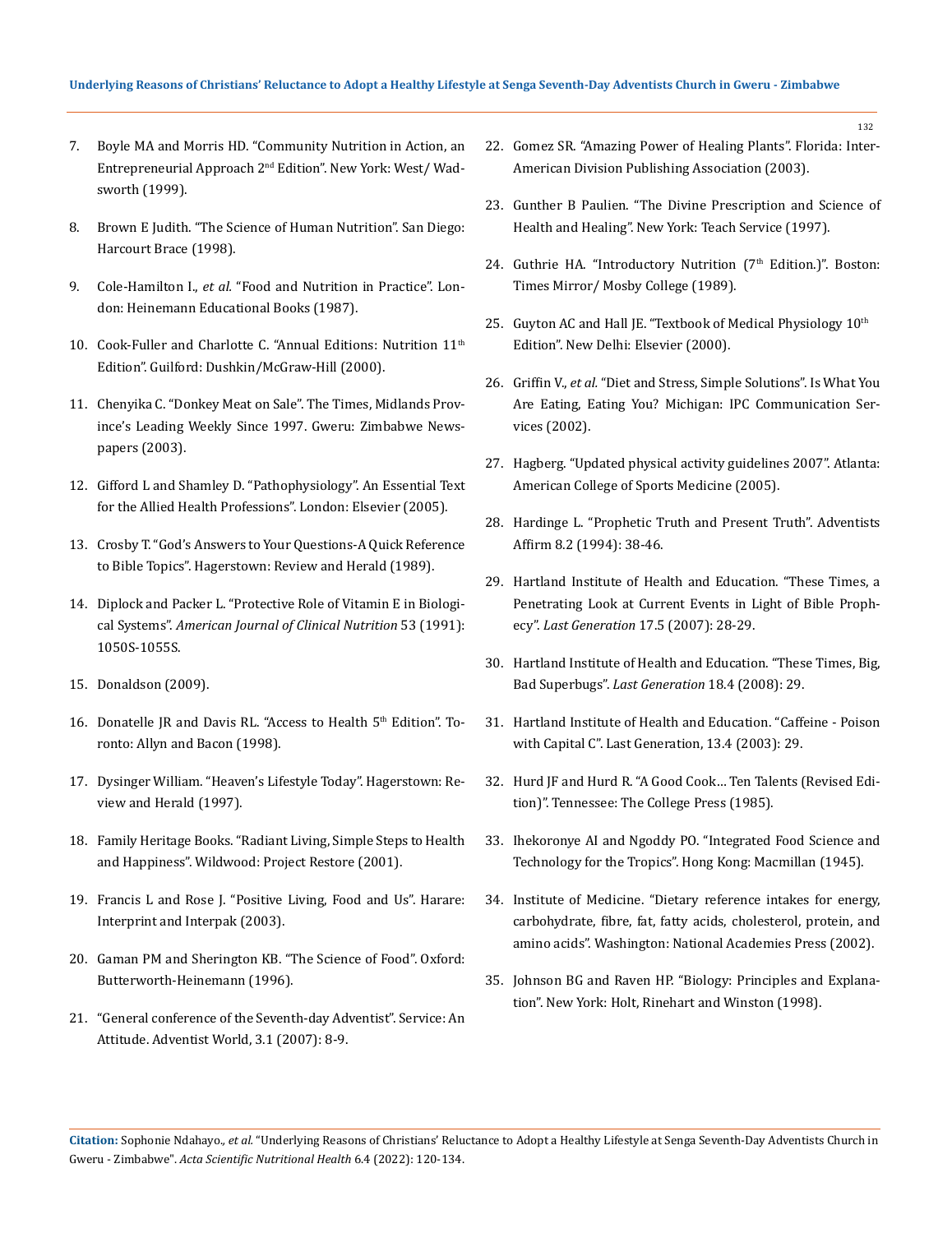- 36. [Kainer G. "Faith, Hope and Clarity, A Look at Situation Ethics](https://www.goodreads.com/en/book/show/18247360-faith-hope-and-clarity)  [and Biblical Ethics". Tennessee: College Press \(1996\).](https://www.goodreads.com/en/book/show/18247360-faith-hope-and-clarity)
- 37. Kean Linda Griffin., *et al*[. "Nutrition Briefs: Linking Multiple](https://www.semanticscholar.org/paper/Nutrition-briefs.-Linking-multiple-sectors-for-and-Lwanga-Piwoz/d68d7ce53deb03720d87671f69b4cbe9ec6b4db5)  [Sectors for Effective Planning and Programming".](https://www.semanticscholar.org/paper/Nutrition-briefs.-Linking-multiple-sectors-for-and-Lwanga-Piwoz/d68d7ce53deb03720d87671f69b4cbe9ec6b4db5) *Support for [Analysis and Research in Africa](https://www.semanticscholar.org/paper/Nutrition-briefs.-Linking-multiple-sectors-for-and-Lwanga-Piwoz/d68d7ce53deb03720d87671f69b4cbe9ec6b4db5) (SARA) Project* (1999).
- 38. Key JT., *et al*[. "Mortality in Vegetarians and nonvegetarians: de](https://pubmed.ncbi.nlm.nih.gov/10479225/)[tailed findings from a collaborative analysis of five prospective](https://pubmed.ncbi.nlm.nih.gov/10479225/)  studies". *[Supplement to the American Journal of Clinical Nutri](https://pubmed.ncbi.nlm.nih.gov/10479225/)tion* [70.3 \(1999\): 516S-525S.](https://pubmed.ncbi.nlm.nih.gov/10479225/)
- 39. Kolata Gina. "In Nutrition and Health: New Concepts and Issues". Englewood: Marton Publishing Company (1983).
- 40. [Ludington A and Diehl H. "Health Power, Health by Choice Not](https://www.goodreads.com/en/book/show/5150170-health-power)  [Chance". Hagerstown: Review and Herald \(2000\).](https://www.goodreads.com/en/book/show/5150170-health-power)
- 41. [Manay NS and Shadaksharaswamy M. "Foods Facts and Prin](https://books.google.co.in/books/about/Food_Facts_and_Principles.html?id=asvtnQEACAAJ&redir_esc=y)ciples Revised (2nd [Edition\)". New Delhi: New Age \(2001\).](https://books.google.co.in/books/about/Food_Facts_and_Principles.html?id=asvtnQEACAAJ&redir_esc=y)
- 42. Marshall DN., *et al*. "A Guide to Family Health (2nd Edition)". Stanborough Press (1993).
- 43. Midlands Reporter. "Anthrax Outbreak in Lower Gweru". The Chronicle. Gweru: Zimbabwe Newspapers. Mckinley Health Centre-University of Illinois People Magazine - Your Weekly Gossip (2007).
- 44. [Phillips F. "His Robe or Mine". Michigan: Justified Ministries](https://www.scribd.com/document/40107974/His-Robe-or-Mine-by-Frank-B-Phillips)  [\(2003\).](https://www.scribd.com/document/40107974/His-Robe-or-Mine-by-Frank-B-Phillips)
- 45. [Proto L. "Self-Healing, How to Use Your Mind to Health Your](https://www.hachette.co.uk/titles/louis-proto/self-healinguse-your-mind-to-heal-your-body/9780749923464/)  [Body".](https://www.hachette.co.uk/titles/louis-proto/self-healinguse-your-mind-to-heal-your-body/9780749923464/)
- 46. [Ratan V. "Handbook of Human Physiology". New Delhi: Jaypee](https://www.jaypeebrothers.com/pgDetails.aspx?book_id=9788171793228)  [Brothers \(1993\).](https://www.jaypeebrothers.com/pgDetails.aspx?book_id=9788171793228)
- 47. Rider's Digest. "Live Longer Cookbook". Cape Town: The Rider's Digest Association (1995).
- 48. Robbins PS and Judge TA. "Organisational Behaviour". New Jersey: Prentice Hall (2007).
- 49. Ruxton CHS., *et al*[. "Can pure fruit and vegetable juices protect](https://pubmed.ncbi.nlm.nih.gov/17127476/)  [against cancer and cardiovascular disease too? A review of the](https://pubmed.ncbi.nlm.nih.gov/17127476/)  evidence". *[International Journal of Food Sciences and Nutrition](https://pubmed.ncbi.nlm.nih.gov/17127476/)* [57.3-4 \(2006\): 249-272.](https://pubmed.ncbi.nlm.nih.gov/17127476/)

50. Schantz B. "Islam in the Post 9/11 World". Alma Park: Autumn House (2004).

- 51. Stanhope M and Lancaster J. "Community and Public Health Nursing 6th Editon". Missouri: Mosby (2004).
- 52. Seventh-day Adventist Church. "New Thinking New Body". *Signs of the Times* 122.9 (2007): 13-16.
- 53. [Srinivasan K. "Plant foods in the management of diabetes mel](https://pubmed.ncbi.nlm.nih.gov/16361181/)[litus: Spices as beneficial anti-diabetic food adjuncts".](https://pubmed.ncbi.nlm.nih.gov/16361181/) *Inter[national Journal of Food Sciences and Nutrition](https://pubmed.ncbi.nlm.nih.gov/16361181/)* 56.6 (2005): [399-414.](https://pubmed.ncbi.nlm.nih.gov/16361181/)
- 54. [Srivastava RP and Kumar S. "Fruit and Vegetable Preserva](https://www.abebooks.com/Fruit-Vegetable-Preservation-Principles-Practices-Revised/30825295297/bd)[tion-Principles and Practices \(3rd](https://www.abebooks.com/Fruit-Vegetable-Preservation-Principles-Practices-Revised/30825295297/bd) and Enlarged Ed.). Lucknow: [Army Printing Press \(2002\).](https://www.abebooks.com/Fruit-Vegetable-Preservation-Principles-Practices-Revised/30825295297/bd)
- 55. [Stewart TH. "An Introduction to Public Health \(3](https://www.elsevier.com/books/introduction-to-public-health/978-0-7295-4203-6)rd Edition)". [Durban: Butterworths \(1985\).](https://www.elsevier.com/books/introduction-to-public-health/978-0-7295-4203-6)
- 56. Timothy JK., *et al*[. "Mortality in Vegetarians and nonvegetar](https://pubmed.ncbi.nlm.nih.gov/10479225/)[ians: detailed findings from a collaborative analysis of 5 pro](https://pubmed.ncbi.nlm.nih.gov/10479225/)spective studies". *[Supplement to the American Journal of Clini](https://pubmed.ncbi.nlm.nih.gov/10479225/)cal Nutrition* [70.3 \(1999\): 516s-525s.](https://pubmed.ncbi.nlm.nih.gov/10479225/)
- 57. Tsiko S. "Good diet: Way to term "Silent Killers". Promoting traditional African diets, equitable distribution of food can make a difference in the fight against non-communicable diseases". The Herald. Harare: Zimbabwe (2006).
- 58. Wardlaw MG., *et al*[. "Contemporary Nutrition, Issues and In](https://books.google.co.in/books/about/Contemporary_Nutrition.html?id=A4ITjODEJagC&redir_esc=y)[sights". Saint Louis: Mosby \(1994\).](https://books.google.co.in/books/about/Contemporary_Nutrition.html?id=A4ITjODEJagC&redir_esc=y)
- 59. [World Health Organisation. "Foodborne Disease: A Focus for](https://apps.who.int/iris/handle/10665/42428)  [Health Education". Geneva: World Health Organisation \(2000\).](https://apps.who.int/iris/handle/10665/42428)
- 60. [White EG. "Counsels to Parents, Teachers, and Students". Nash](http://centrowhite.org.br/files/ebooks/egw-english/books/Counsels%20to%20Parents,%20Teachers,%20and%20Students.pdf)[ville: Southern Publishing Association \(1913\).](http://centrowhite.org.br/files/ebooks/egw-english/books/Counsels%20to%20Parents,%20Teachers,%20and%20Students.pdf)
- 61. [White EG. "The Story of Prophets and Kings". Ontario: Pacific](https://www.ellenwhite.info/books/books-by-egw-pk.htm)  [Press Publishing Association \(1917\).](https://www.ellenwhite.info/books/books-by-egw-pk.htm)
- 62. [White EG. "Fundamentals of Christian Education". Nashville:](https://m.egwwritings.org/en/book/32.2)  [Southern Publishing Association \(1923\).](https://m.egwwritings.org/en/book/32.2)

**Citation:** Sophonie Ndahayo.*, et al.* "Underlying Reasons of Christians' Reluctance to Adopt a Healthy Lifestyle at Senga Seventh-Day Adventists Church in Gweru - Zimbabwe". *Acta Scientific Nutritional Health* 6.4 (2022): 120-134.